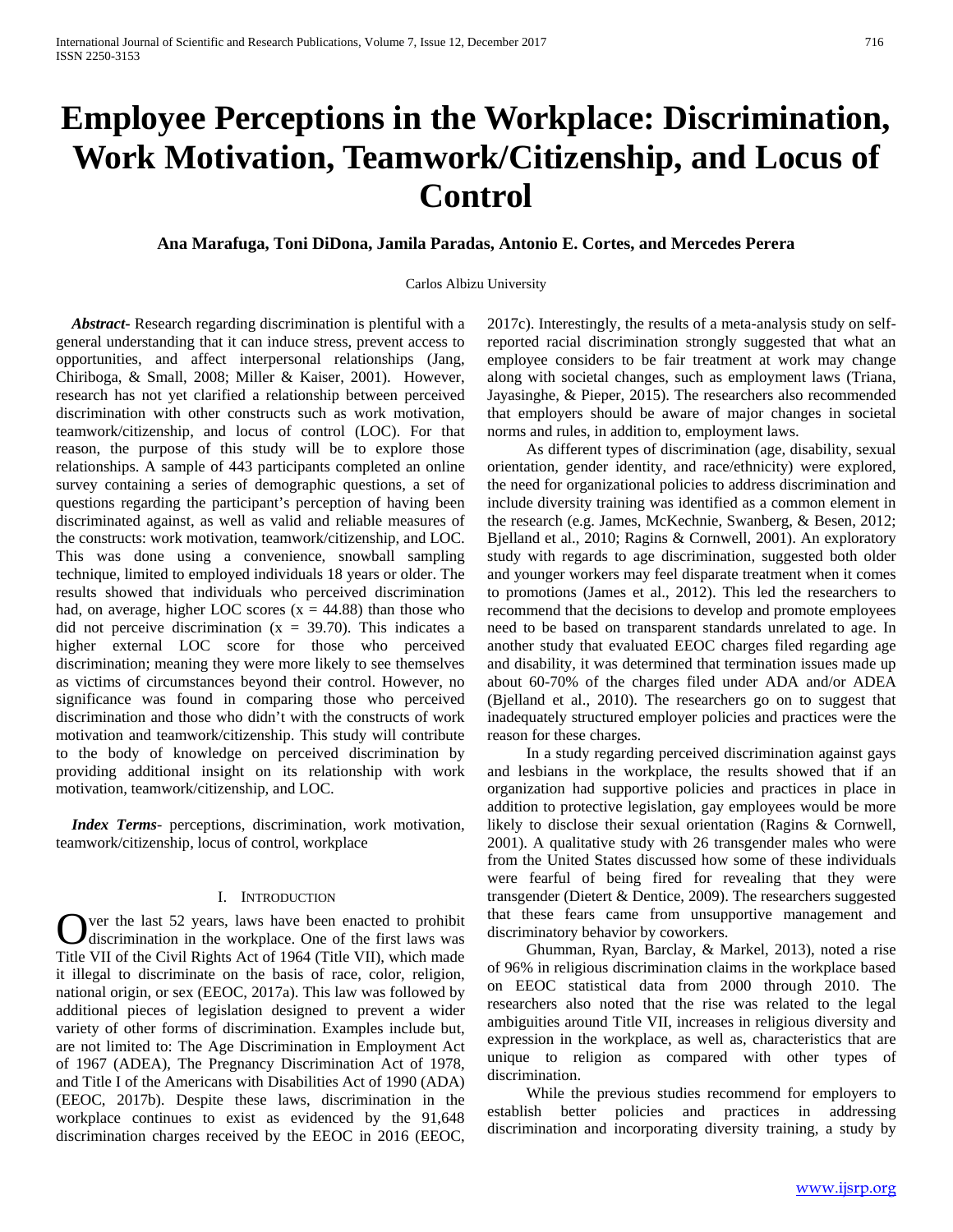Barak, Cherin & Berkman (1998), shows the importance of also recognizing how people are treated once those policies and practices are implemented. In the study, a company had undergone some changes to promote their value for diversity, showed an interesting dilemma in incorporating these new policies and practices. The researchers administered a companywide survey and later conducted additional follow-up interviews of 22 employees. These interviews provided further support for the survey results in which Caucasian men viewed the company's practices as fair and inclusive, whereas men and women who were racial/ethnic minorities along with Caucasian women viewed it otherwise. In addition, racial/ethnic minorities and Caucasian women had a stronger value for diversity than did Caucasian men. During the interviews, managers stated that they were color/gender blind. The researchers found this hindered their ability to realize and appreciate the differences amongst employees. Barak et al. (1998), recommended that in addition to diversity training being offered to all employees, it is important for managers to also recognize how people are being treated and potential issues associated with that treatment.

 With the abundance of research articles referring to the importance of establishing organizational procedures, practices, and diversity training to address discrimination, the question still remains to better understand individual's experiences with perceived discrimination in the workplace. A theoretical study on coping with stigma found that discrimination can potentially prevent access to opportunities as well as affect interpersonal relationships (Miller & Kaiser, 2001). Another study (Triana et al., 2015) showed there was a negative relationship between perceived racial discrimination and organizational citizenship behavior (OCB). However, further investigation is still needed. This leads the researchers to take a more comprehensive look at perceived discrimination and its relationship with the following three constructs: work motivation, teamwork/citizenship, and locus of control (LOC). In the sections that follow, the researchers take a more in-depth look at each of these three factors to gain a better understanding of them and their relationship with perceived discrimination in the workplace.

# II. WORK MOTIVATION

 Organizations are unaware of employees' perceptions, which may affect work motivation positively or negatively. In a large number of studies and reviews done throughout the years, psychologists have agreed about the importance of motivation in the workplace (Clark, 2003). Work motivation can be related positively or negatively to the workforce. Although, work motivation seems to be a term used loosely in conversation in order to convey what may be occurring in organizations, research findings in correlation with perceptions of discrimination are less abundant. However, it may be of use knowing in which ways employees' work related perceptions can influence organizations, and which will better assist in properly motivating and maintaining employees motivated. The lack of research has been the main conflict for researchers. Most research is centered on why discriminators discriminate and has overlooked those being discriminated (Deitch, Barsky, Butz, Chan, & Bradley, 2003; Dion, 2002;). One particular study by Di Marco et. al. (2016) tries to understand the consequence of perceiving a discriminatory work environment on employees' health. The research aimed to identify a mediating effect of job satisfaction in the relationship between employees' perceptions of a discriminatory environment and their health and the statistics established that a relationship exists between employees' perceptions of a discriminatory work environment and their health. Therefore, Di Marco et. al. (2016) concluded, that when people consider their organization is being discriminatory against employees who belong to a minority group, their health is affected negatively. This previous study can be related to motivation, as motivation has been found to be directly linked to performance and well-being in organizations (Tremblay, Blanchard, Taylor, Pelletier, & Villeneuve, 2009).

 Work motivation has been the center of conversation for more theories than any other topic in the workforce; it is seen as a foundation (Tremblay et. al., 2009). The Self-Determination Theory (SDT) has greatly impacted the development of a large number of organizational and managerial practices to promote a better workplace for employees and to enhance work productivity (Tremblay et. al., 2009; Pinder, 2008). The selfdetermination theory is based on people's innate tendencies and needs (Gagne & Deci, 2005). SDT evolved from research on intrinsic and extrinsic motivation. Extrinsically motivated individuals work on tasks because they believe that participation will produce wanted external rewards, like money, and high praise (Ryan & Deci, 2000). On the contrary, intrinsically motivated people perform tasks and act a certain way because they find their job pleasurable and the mere task is reward enough (Gagné et. al., 2010). However, in order to be selfdetermining, according to Gagne and Deci (2005), people should be the ones to decide how to behave in their environment.

 Through the years an extensive amount of definitions have been developed to explain work motivation (Pinder, 2008). Pinder (2008) also states that the definitions have risen from various theories that underlie motivation; where a number of behavioral thinkers have dedicated time to study human behavior while offering pieces that make up the definition. To better understand work motivation, Pinder (2008) combined parts of various interpretations and definitions to describe work motivation as "a set of energetic forces that originate both within as well as beyond an individual's being, to initiate work-related behavior, and to determine its form, direction, intensity and duration" (p. 11). Those combined parts are indicated within SDT as intrinsic and extrinsic motivation. Intrinsic motivation meaning an individual's drive comes from within, and can be influenced by the individual's own values, goals and enjoyment (Singh, 2016) and extrinsic motivation means the drive to achieve comes from an outside source or encouragement (Singh, 2016). Organizations have goals, and motivation is the driving force that allows individuals to achieve those said goals. Additionally, perceptions of discrimination can be powered by demographics, intrinsic and extrinsic forces, one's need to be self-determined, and the urge to meet certain needs based on priority and have a relationship with an individual's work motivation. With the lack of research being the present theme, it is the goal of this study to assess the relationship between perceived discrimination and work motivation. Therefore, it is hypothesized that there is a significant difference in work motivation when perceived discrimination is present.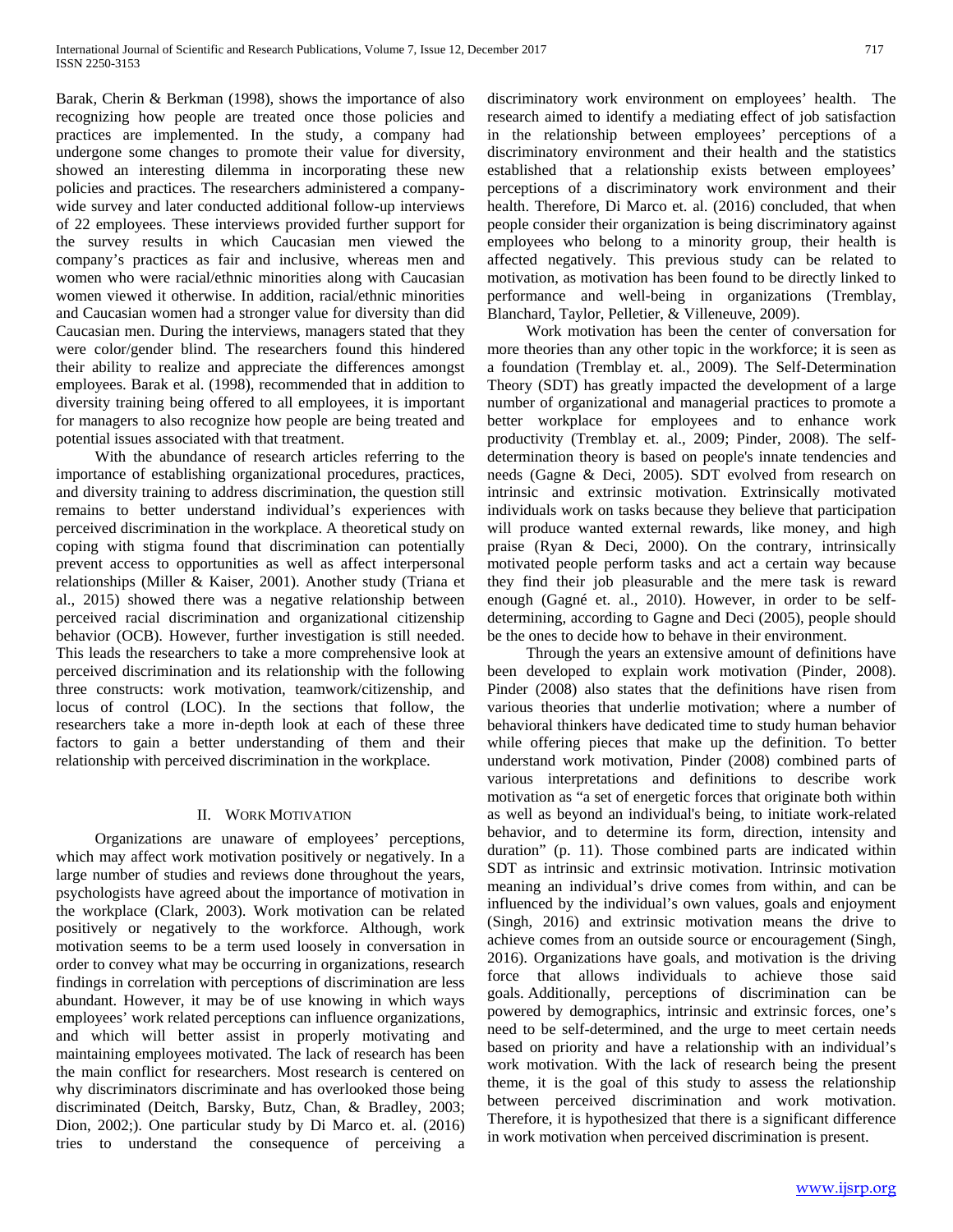## III. TEAMWORK/CITIZENSHIP

 Teamwork is known as a set of feelings, actions, and thoughts that each member of the team shares with one another that are essential to the operation of a group and allow for coordinating group tasks, adaptive performance, and fulfilment of task objectives that result in valuable outcomes (Morgan, Glickman, Woodard, Blaiwes, & Salas, 1986; Salas, Sims, & Klein, 2004). After doing a lengthy literature review of both empirical studies and theoretical models, Sala, Sims, and Burke (2005) suggest five core components that are essential to teamwork effectiveness: team leadership, mutual performance monitoring, backup behavior, adaptability, and team orientation. The first component, team leadership, refers to someone's capacity to organize, plan, motivate members, assess performance, develop knowledge, skills and abilities, coordinate and direct activities and tasks, as well as, promote a positive work environment. Mutual performance monitoring is the capability to implement adequate strategies of tasks and establish a common perception of the team atmosphere to effectively audit team members' performance. Backup behavior is the ability to alternate workload between teammates to acquire equilibrium during busy work shifts, and it is also the ability to predict the needs of team members based on their individual responsibilities. Adaptability is the modification of strategies according to the information of the environment through the application of reallocation of intrateam resources and backup behavior. Lastly, team orientation is the disposition to consider other people's behavior during team interactions, and is also the belief that team goals are more important than the independent goals of each member.

 Furthermore, study findings demonstrate the difference of teamwork levels between employees of an organization. According to Kiffin-Petersen and Cordery (2003), trust in coworkers and management are strong predictors of employee preference to participate in teamwork, and employees who have worked long amount of years for an organization have more negative attitudes towards teamwork than younger employees. With that in mind, it is important to understand the value of teamwork in the workplace. A review of survey-based research demonstrated support for teamwork's contribution to organizational performance (Delaure, Hootegem, Procter, & Burridge, 2007). Also, teamwork has been found to have a positive relationship with operational performance, increased productivity, and the quality and efficiency of employees (Hamilton, Nickerson, & Owan, 2003; Cohen, Ledford, & Spreitzer, 1996). Godard (2001) explains that teamwork has a statistical and positive relationship with job satisfaction, task involvement, organizational commitment, belongingness, employee empowerment, and Organizational Citizenship Behavior (OCB). Likewise, OCB is an employee's behavior or action that is not obligated by the job role or description; instead, it is based on personal election and contributes to the company's efficiency (Organ, 1988).

 According to Podsakoff, MacKenzie, Paine, and Bachrach (2000) the different types of citizenship behaviors include: helping behavior, sportsmanship, organizational loyalty, organizational compliance, individual initiative, civic virtue, and

self-development. OCB has been found to contribute to effective teamwork performance, Podsakoff, Ahearne, and MacKenzie (1997) found in their research that citizenship behaviors like helping behavior; which refers to voluntarily helping other fellow co-workers and/or preventing conflicts that may occur in the work environment (Podsakoff et. al., 2000), and sportsmanship, which is when an employee shows tolerance to impositions and dilemmas, while not complaining when inconveniences occur (Organ, 1990), had a significant effect on teamwork performance quantity. Meanwhile, only helping behavior had a strong impact on performance quality. OCB was found to be positively correlated to teamwork performance in highly task interdependence orientated groups (Nielsen, Bachrach, Sundstrom, & Halfhill, 2012). Another study's findings suggested that the more employees trusted and were attracted to their coworkers, and felt valued by their organization, the more they were to exhibit citizenship behaviors within the organization even when there was demographic dissimilarity amongst coworkers (Chattopadhyay, 1999).

 Additional published research suggested a connection between discrimination and OCB. Ensher, Grant-Vallone, and Donaldson (2001) measured employee's perceptions of discrimination from three sources: supervisors, coworkers, and the organization. Findings showed that all three sources of discrimination had an effect on organizational commitment and job satisfaction, as well as, citizenship behavior. As a matter of fact, Brenner, Lyons, and Fassinger (2010) conducted a study where they measured the effect of heterosexism (willingness of an organization to act out against heterosexism, and a type of discrimination directed towards homosexual and bisexual people) and workplace outness (identity disclosure of being homosexual) on perceived OCB of gay and lesbian employees. Willingness of the workplace to act out against heterosexism was predictive of the workplace outness, which in turn positively predicted OCB helping behavior, while (Brenner et. al., 2010). Also, the study showed that there was a strong relationship between outness and the citizenship behavior of organizational compliance (Brenner et. al., 2010), which according to Borman & Motowidlo (1993) means to be obedient to the regulations and policies of the company.

 Regarding the extent of the literature reviewed above, there were several studies that suggested a difference of teamwork and OCB levels between employees (Chattopadhyay, 1999; Kiffin-Petersen et. al., 2003). Also, some studies presented the possible effects certain types of discrimination may have on citizenship behaviors (Ensher et. al., 2001;Brenner et. al., 2010). Therefore, it is hypothesized that there is a difference in the teamwork/citizenship test scores between participants who perceived discrimination and those that did not perceive discrimination.

#### IV. LOCUS OF CONTROL

 Locus of control (LOC) is primarily concerned with learned behavior and the nature and effects of reinforcements. Many factors exist within an individual's work environment that may either enable or hinder performance of a behavior. Factors, such as skills and willpower, are internal to the individual, while factors like task demands and another person's actions are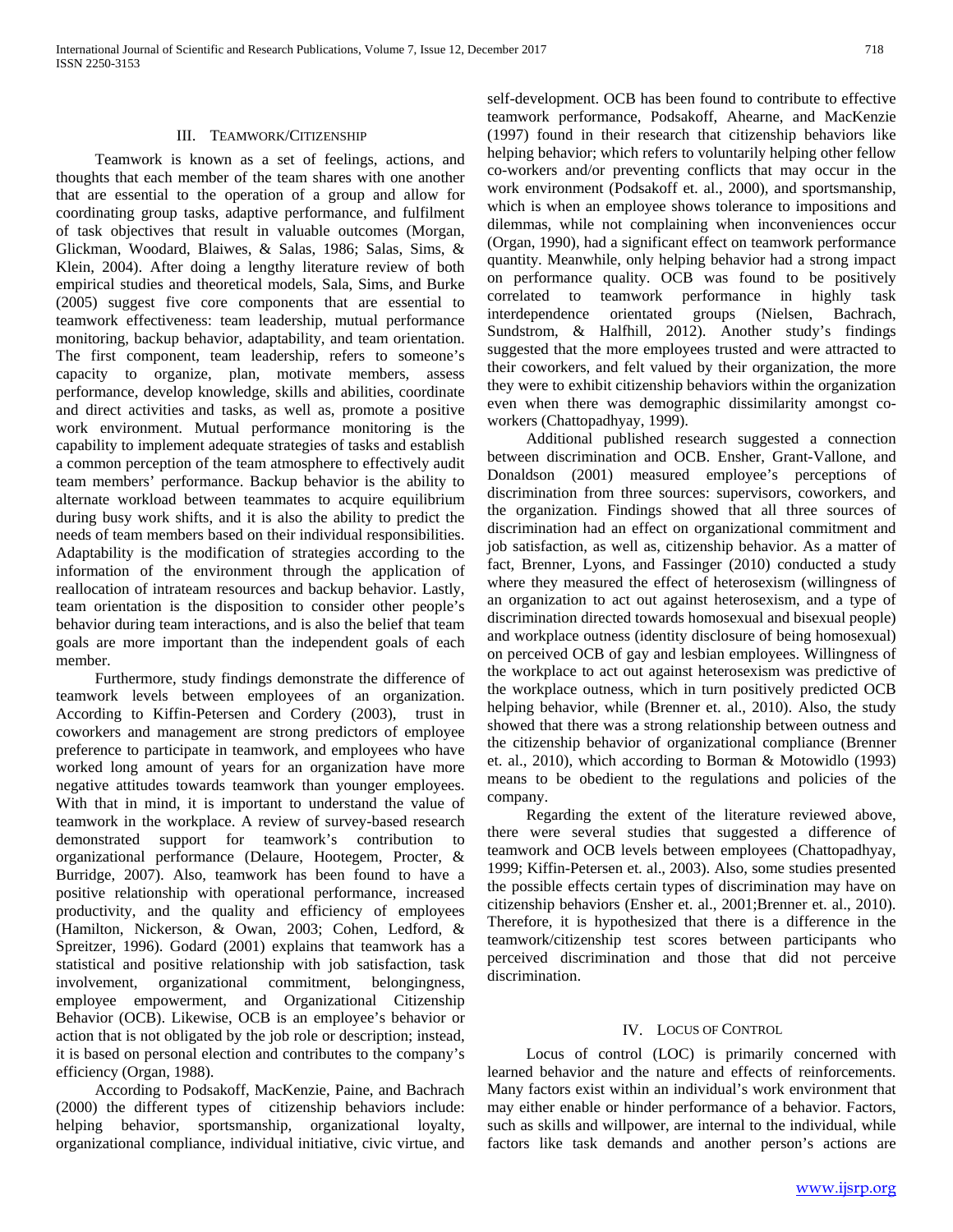external to the individual (Ajzen, 1985). According to Ajzen (2002), people differ in the degree to which they view rewards, punishments, or other outcomes and events in their lives caused by their own actions or by factors out of their control. Thus, the distinctions between internal and external causes of a behavior are important in maintaining job satisfaction and increasing employee retention, especially since most current careers are self directed.

 LOC was first introduced by Rotter's (1966) social learning theory of personality, is an individual's internal or external source of drive and motivation, identified as an influential factor on people's work attitudes and behavior (Erbin-Roesemann & Simms 1997). Rotter's (1966) locus of control theory separates LOC into two types, internal and external. Individuals with an internal LOC believe that life events depend upon the behaviors and characteristics they possess (Erbin-Roesemann & Simms, 1997), therefore individuals possessing a high perception of internal LOC tend to be more self-confident and assertive, taking responsibility for their own success and failure (Erbin-Roesemann & Simms, 1997). In contrast, individuals with an external LOC perceive reinforcement as an outcome of their environment and not their own behaviors. Hence, those possessing an external LOC perceive themselves as victims of circumstances beyond their control, and see their success and failure on a job as caused by outside forces, e.g. luck (Cadinu, Maass, Lombardo, & Frigerio, 2006).

 Research has shown that individuals that possess a high locus of control increase their efforts to perform at actual levels of performance (Weiss & Sermann, 1973). On the other hand, people with low self-esteem tend to lower their standards or withdraw altogether from a task (Brockner, 1988). A study performed by Ng and Butts (2009), observed work environments and strategies useful for retaining employees. The researchers hypothesized employee's intentions to stay at a job as linked to available opportunities for learning, availability of rewards for performance, and high internal versus external LOC. Their results showed a positive relationship between all three variables and high internal LOC.

 However, according to Ajzen's (2002) study on perceived behavioral control versus locus of control, researchers tried to clarify assumptions that identified internal and external locus of control as either having control or lack of control over performance of the behavior. A closer look at these assumptions revealed that perceived control over an event is independent of the internal or external locus of the factors responsible for it (Ajzen, 2002). Thus, implying that a person's self-efficacy is also an important factor when analyzing people's beliefs of having control over the behavior (Ajzen, 2002).

 As discussed previously, an individual's work environment consists of various factors that can either allow personal and career development or stunt any feasible possibilities for advancement. According to Ng & Butts (2009), there are four valuable characteristics of a nurturing work environmentinformation sharing, job significance, opportunity for learning, and availability of rewards for performance. If these aspects are not being met within an organization, lower job satisfaction and higher turnover will be the end result. Hence, when an employee believes there to be perceived discrimination within their place of employment, chances are their LOC or beliefs of being able to control their environment may become affected.

 Being discriminated against can induce stress and reduce an individual's psychological well-being (Jang, Chiriboga, & Small, 2008). In a study conducted by Jang, Chiriboga, & Small, (2008), relationships between perceived discrimination and positive and negative affect were explored. The findings demonstrated the role of sense of control as a mediator. Data from the Midlife Development in the United States (MIDUS) survey with an  $N= 1,554$ ; age range= 45 to 74, revealed exposure to a discriminatory experience coupled with a low sense of control to result in increased negative affect. Findings suggested that those with a high sense of control are less perceptible to discrimination and are more resilient to psychological distress (Jang, Chiriboga, & Small, 2008). Therefore, it is hypothesised that there is a significant difference in LOC when discrimination is perceived.

## V. METHOD

# **Participants**

 Participants were recruited using convenience, snowball sampling and participation was limited to individuals employed at least part-time and were 18 years or older at the time of taking the survey. Participants who selected *unemployed* or *retired* in the survey or who were not 18 years or older were prevented from continuing the survey.

## **Procedure**

 The researchers contacted participants through email, text messages, and social media outlets such as LinkedIn, Facebook and Instagram using a unified recruitment message for all communication forums was used. Prior to completing the online survey, participants were provided with an informed consent. The informed consent outlined the point of the study, confidentiality and the right to withdraw at any moment. The informed consent also specified that there were no known risks to participating and it guaranteed their anonymity. After reviewing the informed consent, participants had the choice of selecting *I agree* or *Do not agree*. Only the participants that selected *I agree* were able to complete the survey.

## VI. INSTRUMENTATION

 The online survey link was hosted on Google Forms and compiled of three instruments. Participants were asked 2 selfdeveloped question by the researchers, "Have you ever felt discriminated against by other employees/managers at your current place of work?" Participants had the option of selecting yes, no, or other, in order to assess perceived discrimination. Only if yes was selected, participants were asked an additional question, "What do you feel was the reason(s) for the discrimination?" and given various choices to select from. The discrimination section was followed by the instrument questionnaire of work motivation, teamwork/citizenship, and locus of control (LOC).

 The first instrument, The Motivation at Work Scale (MAWS) (Gagne et. al., 2010), is a 12-item scale which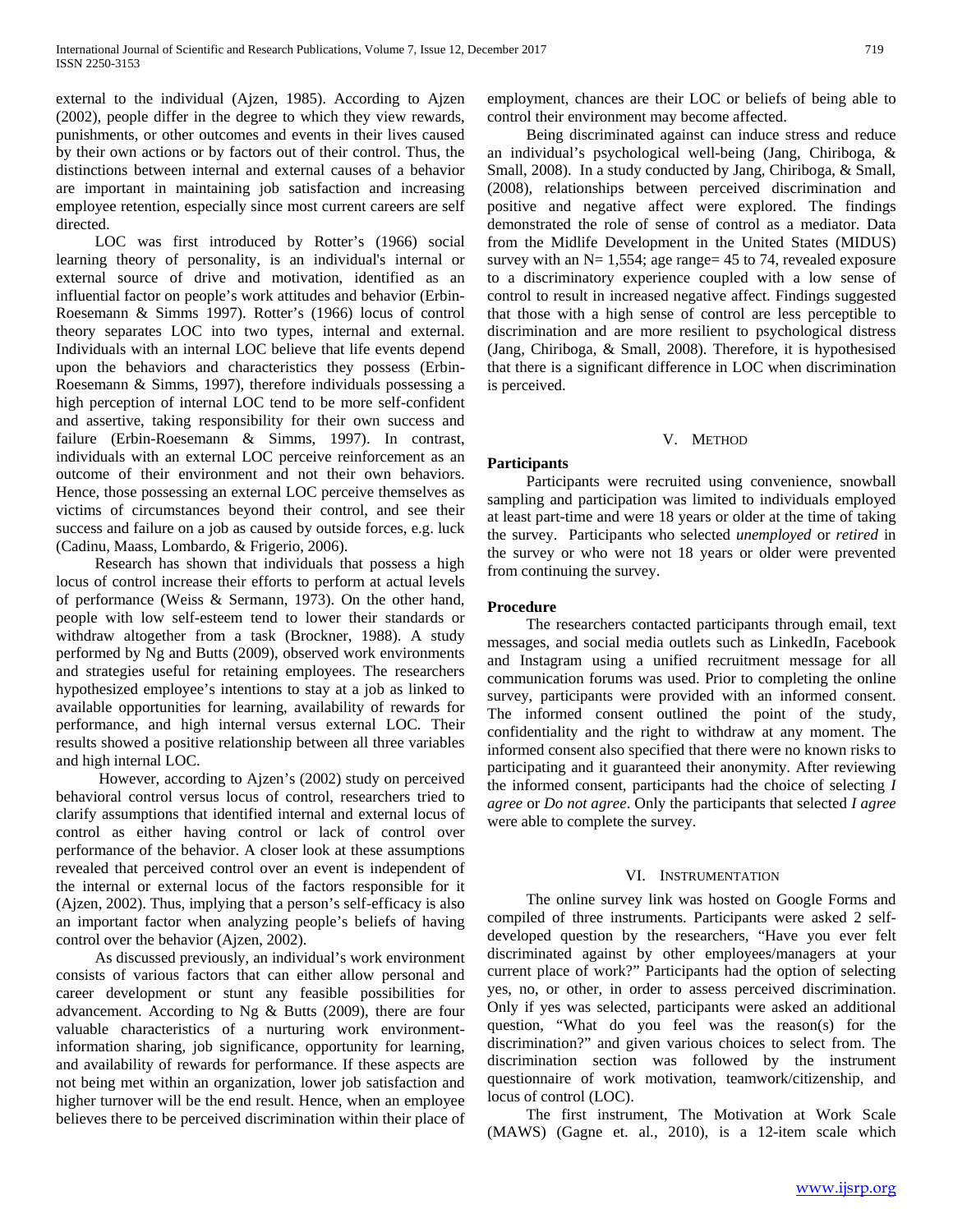measures how different types of work motivation may be influenced by situational factors. Participants would indicate their reasons for doing a specific job using a 7 point Likert-scale with anchors that range from 1 (not at all) to 7 (exactly). The scale was developed following the dimensions of motivation that fall under self--determination theory; such as intrinsic and extrinsic motivation concepts. The concepts are broken into subscales: intrinsic, extrinsic, identified regulation, and introjected regulation. Three questions fall under each subscale, with a Cronbach's alpha  $(\alpha)$  reliability of the overall scale being .89.

 Next was the Teamwork/Citizenship (CIT) 9-item scale, which has five items that are reverse scored (Peterson & Seligman, 2004). This instrument is an adapted scale found within the 24 revised International Personality Item Pool - Value in Action (IPIP-VIA) (ipip.ori.org, 2017). For this scale, participants would indicate how accurately each statement described them on a 5 point Likert-scale with anchors that ranged from 1 (very inaccurate) to 5 (very accurate). The instruments Cronbach  $\alpha$  reliability coefficient index of this scale equals .78. The final instrument used was the Work Locus of Control (WLCS), (Spector, 1988) a 16-item scale, eight of which are reverse scored. Participants would indicate their beliefs about jobs in general on a 6 point Likert-scale, 1 (disagree very much) to 6 (agree very much). The scale is scored so that those exhibiting more external LOC received higher score. The internal consistency or coefficient α, ranges generally from .80 to .85 according to Spector's (1988) English language version.

Research conducted by Bond & Bunce (2003) indicated the testretest reliability for a year as .57, and .60 by Moyle (1995). The WLCS has been shown to relate to a variety of work variables, including job performance and job satisfaction. Also, relatable to counterproductive behavior and organizational commitment. Permissions for all instruments were either acquired from their original authors or the instrument was found in a public domain for educational purposes.

# VII. RESULTS

 A total of 443 participants completed the survey, however, the researchers removed participants who did not complete the survey, or who selected *unemployed* or *retired* and were not 18 years or older. This left the researchers with 428 participants of whom were employed at least employed part-time and 18 years or older at the time of taking the survey. The sample age ranged from 19 to 70 with the average age being 38.61 and a mode of 27. There were more female (61.4%) than male (38.6%) participants. There was 51.17% that self identified as Hispanic/Latino, 37.79% were White/Non-Hispanic, 6.31% were Black/African American, and 1.17% were Asian. The sample consisted of 86.65% working full-time at over 40 hours per week and 13.35% working part-time with 68.61% being professional level employees, 9.84% were technical, 9.13% were administrative, and 7.96% were self employed. Majority of the sample had a Bachelor's degree (40.28%), the next highest degree were those with a Master's degree (22.25%), followed by an Associate's degree (9.84%), and a Doctorate degree (5.38%). The first t-test, looked at the index scores of the Work Motivation Scale for people who answered 'Yes and No' for perceiving discrimination at their current job. Group 1 with an N= 315 said they have not perceived being discriminated at their current job. From the participant that answered 'No', the average score is 51.14, the median score 51, and the mode 47. In Group 2 with  $N = 113$  people said that they have perceived being discriminated at their current job had an average of 50.21, a median score of 50 and a mode of 49. The homogeneity of variance score for Work Motivation Scores shows a significance (p) of .630; since this is greater than the  $\alpha$  level of .05, this suggests that there is no statistically significant difference between the variances of the two groups; the pretest criterion passed. The n for each group as shown in the descriptives table, are greater than 30; this criterion also passes. The t-test revealed there is no difference in the work motivation test scores between the group that did perceive discrimination and those that did not.

 For the following t-test, it was hypothesized that there is a difference in the teamwork/citizenship test scores between participants who perceived discrimination and those that did not perceive discrimination. After passing the pret-test criteria (normality, n quota, and homogeneity of variance), the t-test statistics was administered. No significant difference in the teamwork/citizenship test scores between participants who perceived discrimination and those that did not perceive discrimination was found.

 In the third t-test, it was hypothesized that there is a difference in the discrimination test scores between participants who perceived discrimination and those that did not perceive discrimination. As previously mentioned, participants were divided into two groups- those who perceived discrimination (YES); N=112, with a mean of 44.83, and standard deviation of 11.454 in their place of work and those who did not (NO);  $N=$ 315, with a mean of 39.70, and standard deviation of 11.124. The pre-test requirements were satisfied and resulted in a significant p-value of .000, showing significance between perceived discrimination and locus of control. Hence, a difference in discrimination scores between participants who perceived discrimination and those that did not perceive discrimination was found.

# VIII. DISCUSSION

 Two of the three t-tests administered did not result in any significance. Locus of Control was the variable that showed a significant relationship to perceived discrimination. According to Spector (1988), the U.S. norms on 5,477 people from 37 samples had means of 40.0, with a mean standard deviation of 9.9, and a mean coefficient alpha of .83. Our results showed that individuals who perceived discrimination had, on average, higher LOC scores (44.88) than those who did not perceive discrimination (39.70). This indicates a higher external LOC score for those who perceived discrimination; meaning they were more likely to see themselves as victims of circumstances beyond their control. Spector's findings compared to our own, indicate that those with a high sense of control are less perceptible to discrimination and are more resilient to psychological distress (Jang, Chiriboga, & Small, 2008).

Additionally, the researchers discern that whether an employee perceives being discriminated against in the workplace shows no bearing on their level of Work Motivation and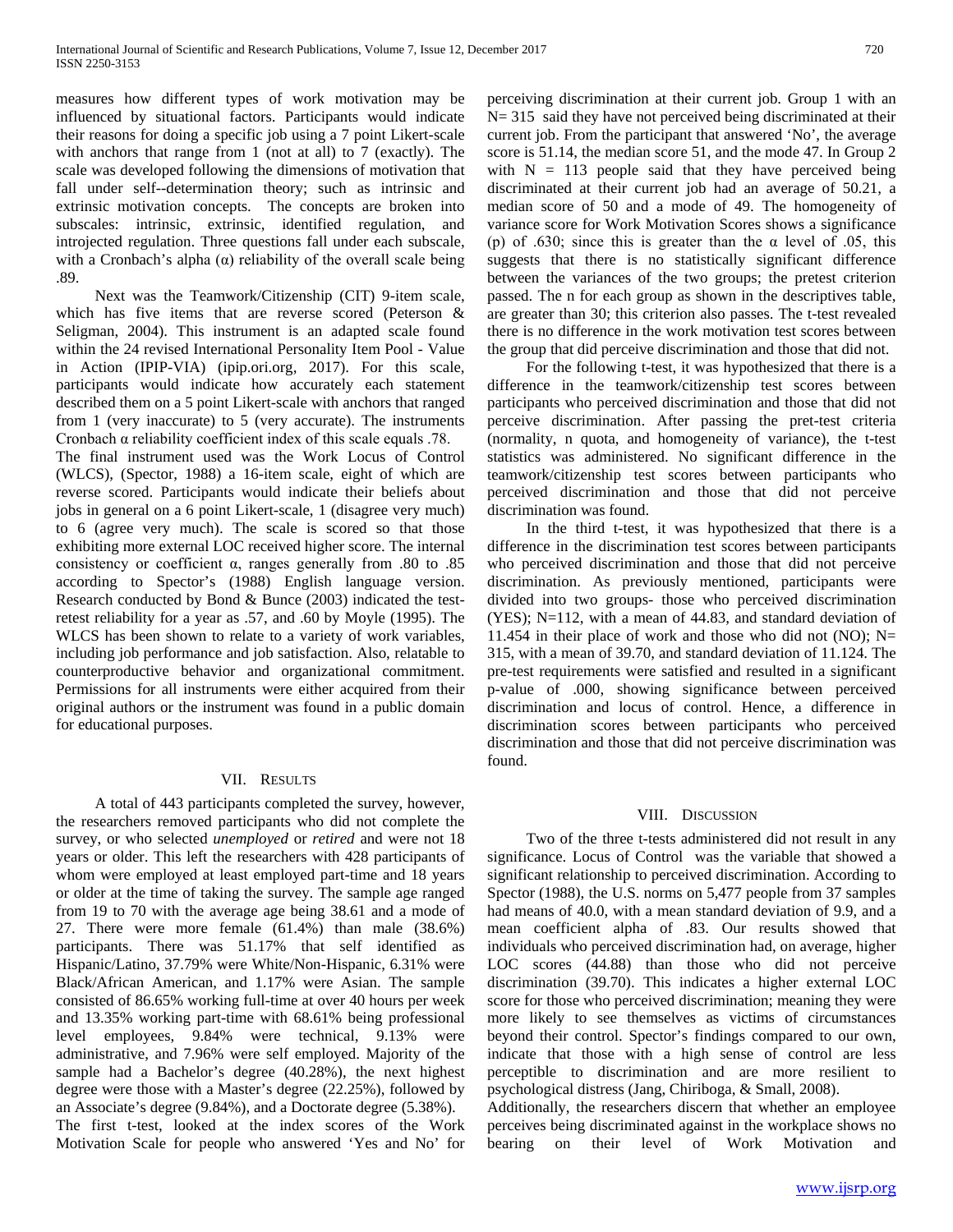Teamwork/Citizenship but, that perceived discrimination possibly has some influence over an employee's LOC being external or internal. However, a closer look at individual questions within the MAWS and CIT scales could reveal other significant findings, showing that perceptions of discrimination may have a relationship with other constructs, apart from work motivation, locus of control, and teamwork/citizenship, that haven't been looked at. The researchers recommend investigating deeper into these constructs, as well as others. Additionally, separating teamwork/citizenship into two separate instruments may further provide better insight in understanding the organizational citizenship behavior and teamwork relationships individually with a person's perception of discrimination. This study can contribute to the body of knowledge on perceived discrimination by providing additional insight on its relationship with work motivation, teamwork/citizenship, and LOC.

#### IX. LIMITATIONS

 There are several limitations in this study. First, a convenience sampling method was used due to the limit of time, funds, and other resources. This limits the generalizability of the findings that aren't representative of the population. In other words, the sample isn't representative of the population. It is to be noted that certain adjustments were made to some of the responses in the perceived discrimination question and the grouping of race/ethnicity categories in order to better analyze the data. For the discrimination question, some participants responded to perceived discrimination "N/A" or "not in my current job, but yes in others" instead of yes or no. In those cases, it was decided to analyze them as a No response for the purposes of doing descriptive and inferential statistics. Furthermore, the Work Locus of Control Scale (WLCS), since locus of control is a continuum from high to low, cut offs that would distinguish between high and low external or internal locus of control could not be made, therefore no range could be applied to the sum of index scores from our participants and only a general interpretation of the scores was provided. Lastly, another limitation of the study was that the discrimination question was developed by the researchers without explaining to the participants the operational meaning of discrimination. This left the question up to the interpretation of each participant, reducing the reliability of the results.

#### **REFERENCES**

- [1] Ajzen, I. (1985). From intentions to actions: A theory of planned behavior. In J. Kuhl & J. Beckman (EDs.), *Action-control: From cognition to behavior* (pp. 11-39). Heidelberg, Germany: Springer.
- [2] Ajzen, I. (2002). Perceived behavioral control, self-efficacy, locus of control, and the theory of planned behavior. *The Journal of Applied Behavioral Science, 32* (4), 664-683.
- [3] Baker, D. D., & Terpstra, D. E. (1986). Locus of control and self-esteem versus demographic factors as predictors of attitudes toward women*. Basic & Applied Social Psychology, 7*(2), 163-172.
- [4] Barak, M. E. M., Cherin, D. A., & Berkman, S. (1998). Organizational and personal dimensions in diversity climate ethnic and gender differences in employee perceptions. *The Journal of Applied Behavioral Science*, *34*(1), 82-104.
- [5] Bjelland, M. J., Bruyère, S. M., Von Schrader, S., Houtenville, A. J., Ruiz-Quintanilla, A., & Webber, D. A. (2010). Age and disability employment

discrimination: Occupational rehabilitation implications. *Journal of occupational rehabilitation*, *20*(4), 456-471.

- [6] Bond, F. W., & Bunce, D. (2003). The role of acceptance and job control in mental health, job satisfaction, and work performance. *Journal of Applied Psychology, 88*(6), 1057-1067.
- [7] Boone James, J., McKechnie, S., Swanberg, J., & Besen, E. (2013). Exploring the workplace impact of intentional/unintentional age discrimination. *Journal of Managerial Psychology*, *28*(7/8), 907-927.
- [8] Borman, W. C., & Motowidlo, S. J. (1993). Expanding the criterion domain to include elements of contextual performance. In N. Schmitt, W. C. Borman, & Associates (Eds.), *Personnel selection in organizations*: 71–98. San Francisco, CA: Jossey-Bass.
- [9] Brenner, B. R., Lyons, H. Z., & Fassinger, R. E. (2010). Can heterosexism harm organizations? Predicting the perceived organizational citizenship behaviors of gay and lesbian employees. *The Career Development Quarterly, 58*, 321-329.
- [10] Brockner, J. (1988). Issues in organization and management series. Selfesteem at work: Research, theory, and practice. Lexington, MA, England: Lexington Books/D. C. Heath and Com.
- [11] Cadinu, M., Maass, A., Lombardo, M., & Frigerio, S. (2006). Stereotype threat: the moderating role of Locus of Control beliefs*. European Journal of Social Psychology, 36*(2), *183-197*
- [12] Cavalcanti, T., & Tavares, J. (2016). The output cost of gender discrimination*: A Model-based Macroeconomics Estimate. Economic Journal, 126*(590), 109-134.
- [13] Chattopadhyay, P. (1999). Beyond direct and symmetrical effects: The influence of demographic dissimilarity on organizational citizenship behavior. *Academy of Management Journal, 42*(3), 273-282.
- [14] Clark, R. E. (2003). Fostering the work motivation of individuals and teams. *Performance Improvement*, *42*(3), 21-29.
- [15] Cohen, S.G., Ledford, G.E. and Spreitzer, G.M. (1996). A predictive model of self-managing work team effectiveness. *Human Relations*, *49*, 643–676.
- [16] Delarue, A., Hootegem, G. V., Procter, S., & Burridge, M. (2007). Teamworking and organizational performance: A review of survey-based research. *International Journal of Management Reviews, 10,* 138-145. doi: 10.1111/j.1468-2370.2007.00227.x
- [17] Dietert, M., & Dentice, D. (2009). Gender identity issues and workplace discrimination: The transgender experience. *Journal of workplace rights*: *JWR*, *14*(1), 121.
- [18] Deitch, E. A., Barsky, A., Butz, R. M., Chan, S., Brief, A. P., & Bradley, J. C. (2003). Subtle yet significant: The existence and impact of everyday racial discrimination in the workplace. *Human Relations*, *56*(11), 1299- 1324.
- [19] Di Marco, D., Lopez Cabrera, R., Arenas, A., Giorgi, G., Arcangeli, G., & Mucci, N. (2016). Approaching the discriminatory work environment as stressor: The protective role of job satisfaction on health. *Frontiers in Psychology, 7.*
- [20] Dion, K. L. (2002). The social psychology of perceived prejudice and discrimination. *Canadian Psychology, 43,* 1-10.
- [21] EEOC. (2017a). Title VII of the Civil Rights Act of 1964. Retrieved March 3, 2017 from https://www.eeoc.gov/laws/statutes/titlevii.cfm
- [22] EEOC. (2017b). Laws enforced by EEOC. Retrieved March 3, 2017 from https://www.eeoc.gov/laws/statutes/
- [23] EEOC. (2017c). Charge statistics FY 1996 through FY 2016. Retrieved March 3, 2017 from https://www1.eeoc.gov/eeoc/statistics/enforcement/charges.cfm
- [24] Erbin-Roesemann, M., & Simms, L. (1997). Work locus of control: the intrinsic factor behind empowerment and work excitement*. Nursing Economic\$, 15*(4), 183-190.
- [25] Ensher, E. A., Grant-Vallone, E. J., & Donaldson, S. I. (2001). Effects of perceived discrimination on job satisfaction, organizational commitment, organizational citizenship behavior, and grievances. *Human Resource Development Quarterly, 12*(1), 53.
- [26] Gagné, M., & Deci, E. L. (2005). Self-determination theory and work motivation. *Journal of* Organizational behavior, 26(4), 331-362.
- [27] Gagné, M., Forest, J., Gilbert, M. H., Aubé, C., Morin, E., & Malorni, A. (2010). The Motivation at Work Scale: Validation evidence in two languages. *Educational and psychological measurement*, *70*(4), 628-646.